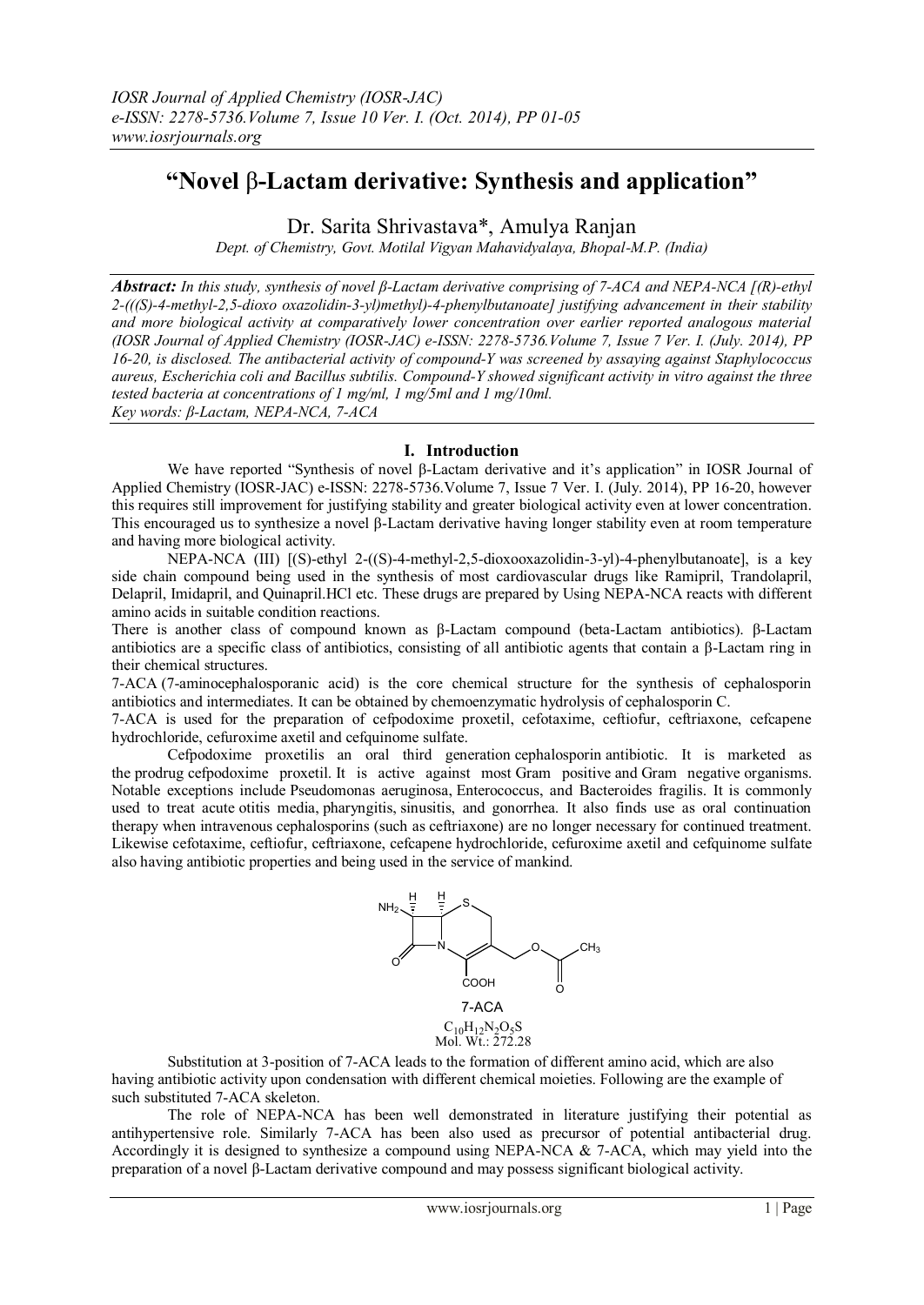

## NEPA-NCA

 $C_{17}H_{21}NO_5$ <br>Mol. Wt.: 319.35

Therefore it encouraged us to disclose a molecule comprising NEPA-NCA and β-Lactam compound like 7-ACA.

In the present work, the molecule (Compound-Y) (M.F.  $C_2,H_{31}N_3O_8S$ ), chemical name:  $[(6R,7R)-3-$ (acetoxymethyl)-7-((S)-2-((S)-1-ethoxy-1-oxo-4-phenylbutan-2-ylamino) propanamido)-8-oxo-5-thia-1-azabicyclo[4,2,0]oct-2-ene-2-carboxylic acid] has been synthesized by reaction of NEPA-NCA (III) (M.F.  $C_{16}H_{19}NO<sub>5</sub>$ ) with cephalosporin intermediate 7-ACA (I) (M.F.  $C_{10}H_{12}N_2O<sub>5</sub>$ S) in dichloromethane as solvent. (Scheme-1)



### **II. Experimentation**

A suspension of (6R,7R)-3-(acetoxymethyl)-7-amino-8-oxo-5-thia-1-aza-bicyclo[4,2,0]oct-2-ene-2 carboxylic acid (I) (20 g; 73.45 mili moles) and dichloromethane (200 ml) was heated to reflux with 107.91 milimoles of hexamethyldisilazane (HMDS) and 42.92 milimoles of trimethylchlorosilane (TMCS) for 3-4 hours. The solution containing  $(6R,7R)$ -trimethylsilyl-3-(acetoxymethyl)-7-amino-8-oxo-5-thia-1-azabicyclo[4,2,0]oct-2-ene-2-carboxylate (II) i.e. silylated 7-ACA was gradually cooled to room temperature (20- 30°C) and subsequently added 84.56 milimoles of compound (III) i.e. NEPA-NCA. The above mixture was stirred for 3-4 hours then added water (200 ml) and acetone (50 ml) over a period of 20-30 minutes. The mixture was stirred at the same temperature for 45 -60 minutes to precipitate the product. Filtered the material and washed with dichloromethane (50 ml) followed by water (50 ml) twice. Material was dried under vacuum at 40- 45 °C for 4-6 hours (Yield 85-90 % molar).

Antibacterial activity of compound-Y was analyzed by assaying against *Staphylococcus aureus, Escherichia coli* and *Bacillus subtilis*. Synthetic compound-Y (1 mg) were immersed in 1 ml, 5 ml and 10 ml of 1% aq. Sodium bicarbonate solution and left at room temperature for one hour so that it get dissolved completely. The bacteria *Staphylococcus aureus, Escherichia coli* and *Bacillus subtilis* were inoculated into separate nutrient broths and incubated at 27°C for 24 h. Broth culture of the test bacterium (0.2 ml) was evenly spread on a nutrient agar plate under sterile conditions with the help of sterile glass spreader. Sterile filter paper discs (What man No. 1; 7 mm) were soaked in test of compound-Y, allowed to dry it for a few minutes in a sterile Petri dish. Each disc was placed at the center of a nutrient agar plate, which were earlier inoculated with the respected bacterium. Filter paper discs having 50 µm of distilled water and cephalosporin were used separately as controls. All experiments were maintained in triplicate. The Petri dishes were incubated at 27 °C. After 24 h, the diameter of any clear inhibition zone around the discs was measured.

## **III. Result & Discussion**

Compound-Y was characterized by spectral analysis like NMR, Mass and IR. The characterization of spectral data confirms the structure of product compound-Y. 1H-NMR, 13C-NMR, Mass and FTIR exhibited distinct characteristics and conform the formation of desired product, Compound-Y. It was also observed that the compound-Y shows substantial stability on storage under dry condition at room temperature (approx. 25°C).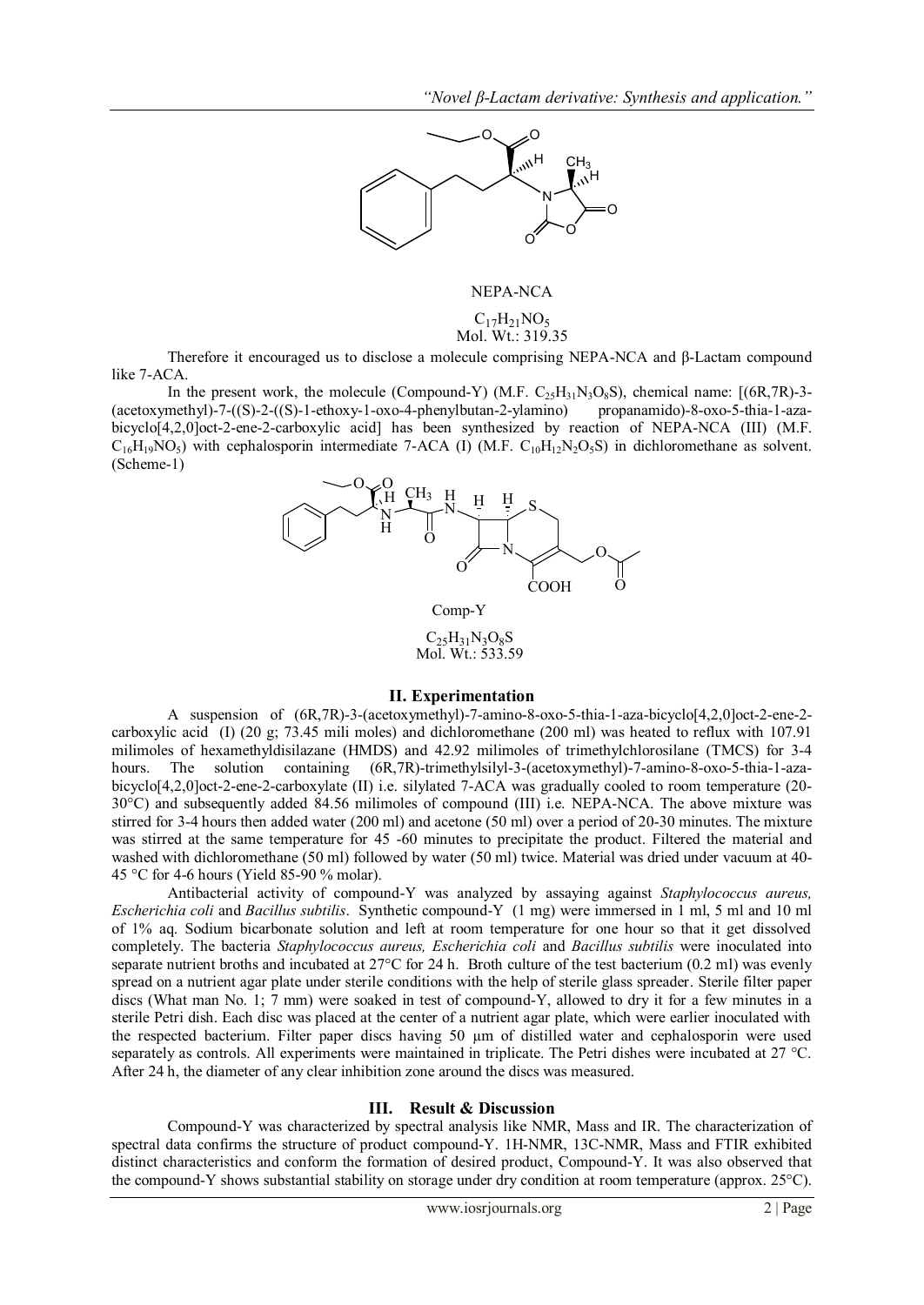1H-NMR, 13C-NMR, IR and MASS spectral data of compound (Y) are tabulated Table-1, 2, 3 and 4 respectively. Antibacterial activity of compound-Y was analyzed by assaying against *Staphylococcus aureus, Escherichia coli* and *Bacillus subtilis*. Compound-Y showed significant activity in-vitro against the three tested bacteria at concentrations of 1mg/ml, 1mg/5ml and 1mg/10ml. To determine the antibacterial sensitivity of compound, it was compared with standard cephalosporin under the same conditions. The degree of antibacterial activity of Compound- Y was calculated.

The biological activity of compound-Y is comparable with standard cephalosporin at  $1 \text{mg/ml (fig.5)}$ and 1mg/5ml but activity at 1mg/10ml was less in compare to cephalosporin at the 1mg/10 ml. The inhibitory zone diameters of compound-Y against *Staphylococcus aureus, Escherichia coli* and *Bacillus subtilis* were 9.5, 8.0 and 8.6 mm at 1mg/ml concentration (fig.5a) while 7.2, 6.5 and 6.2 mm at 1ml/5ml concentration (fig.5b). The concentration 1mg/10ml also exhibits good inhibition for all tested organisms i.e. 4.4, 5.0 and 5.1mm respectively (fig.5c). (Table-5)

## **Acknowledgements**

We are thankful to Central Drug Research Institute (CDRI), Lucknow for giving the spectral data and analysis.

#### **References**

- [1]. Shrivastava, Sarita; Ranjan, Amulya; Tripathi, Niraj Kumar; "Synthesis of novel β-Lactam derivative and it's application." IOSR Journal of Applied Chemistry (IOSR-JAC) Volume 7, Issue 7 Ver. I. (July. 2014), PP 16-20.
- [2]. Mehta, Goverdhan; Singh, Vishwakarma in Chemical Society Reviews (2002), 31(6), 324-334
- [3]. Singh, Girij Pal; Wani, Mukesh Jagannath; Lande, Hemraj Mahadeorao; Jain, Adinath Murlidhar; WO 2006085332 A1
- [4]. Wang, Lixin; Li, Xianguo; Cai, Zegui; Wang, Wen; Tian, Fang; CN 101024630 A
- [5]. Ku, Dae Ho; Baek, Yeong Chan; Shin, Yong Bong; KR 2010004315 A
- [6]. Joshi, Narendra Shriram; Bhirud, Shekhar Bhaskar; Ramam, Buddhavarapu Pattabhi; Bodkhe, Arjun Rajaram; IN 2004MU01060 A
- [7]. Tien, Mong-Jong; Liu, Yu-Liang; US 6541635 B1
- [8]. Jackson, Bill Grinnell, Ger Offen (1970), DE 1942454 A
- [9]. Bijev, A; Radev, I; Borisova, Y Pharmazie (2000), 55(8), 568-571 [10]. Gong, Denghuang; Ma, Yuxiu; Lv, Jian; Wu, Xianying; Gao,
- [10]. Gong, Denghuang; Ma, Yuxiu; Lv, Jian; Wu, Xianying; Gao, Li; Hao, Panjie; Sun, Huiqian; [Method for preparation of intermediate](https://scifinder.cas.org/scifinder/references/answers/9E024B0AX86F350ACX4E7321422BE3B90DFC:9E04C893X86F350ACX52D9ED3D3F9897608E/1.html?nav=eNpb85aBtYSBMbGEQcXS1cDE2cLSOMLCzM3Y1MDROcLUyMXS1cXYxdjN0sLS3MzAwhWoNKm4iEEwK7EsUS8nMS9dzzOvJDU9tUjo0YIl3xvbLZgYGD0ZWMsSc0pTK4oYBBDq_Epzk1KL2tZMleWe8qCbiYGhooCBAWx3RgmDtGNoiId_ULynX5irXwiQ4ecf7x7kHxrg6edewsCZmVuQX1QCNKG4kKGOgRmojwEomp1bEJRaiCIKAFZTO3c&key=caplus_2012:684185&title=TWV0aG9kIGZvciBwcmVwYXJhdGlvbiBvZiBpbnRlcm1lZGlhdGUgb2YgQ2Vmb3pvcHJhbiBoeWRyb2NobG9yaWRl&launchSrc=reflist&pageNum=1&sortKey=ACCESSION_NUMBER&sortOrder=DESCENDING)  [of Cefozopran hydrochloride;](https://scifinder.cas.org/scifinder/references/answers/9E024B0AX86F350ACX4E7321422BE3B90DFC:9E04C893X86F350ACX52D9ED3D3F9897608E/1.html?nav=eNpb85aBtYSBMbGEQcXS1cDE2cLSOMLCzM3Y1MDROcLUyMXS1cXYxdjN0sLS3MzAwhWoNKm4iEEwK7EsUS8nMS9dzzOvJDU9tUjo0YIl3xvbLZgYGD0ZWMsSc0pTK4oYBBDq_Epzk1KL2tZMleWe8qCbiYGhooCBAWx3RgmDtGNoiId_ULynX5irXwiQ4ecf7x7kHxrg6edewsCZmVuQX1QCNKG4kKGOgRmojwEomp1bEJRaiCIKAFZTO3c&key=caplus_2012:684185&title=TWV0aG9kIGZvciBwcmVwYXJhdGlvbiBvZiBpbnRlcm1lZGlhdGUgb2YgQ2Vmb3pvcHJhbiBoeWRyb2NobG9yaWRl&launchSrc=reflist&pageNum=1&sortKey=ACCESSION_NUMBER&sortOrder=DESCENDING) CN 102443016 A
- [11]. Manca, Antonio; Monguzzi, Riccardo; Zenoni, Maurizio; Marsili, Leonardo, US 20060100424 A1
- [12]. Ishiyama, Tadashi; Ota, Kazumi; Ikeda, Shinya; Mitsutomo, Koichi; JP 2006096679 A
- [13]. Gupta, Niranjan Lal; Prasad, Mohan; Trivedi, Anurag; Rane, Dnyandeo Ragho; IN 184842 A1
- Lee, Chun Ho; Lee, Won Hee; KR 163211 B1
- [15]. Moon, Soon-Koo; Lee, Kwan-Soon; Kim, Yong-Lip; Jang, Young-Kil; Kim, Maeng-Sub; Lee, Hyang Won; Chun, Jong-Pil; Lee, Jae-Hun; Yu, Seung-Won; Kil, Young-Hwan; KR 9611778 B1
- [16]. Tsuge, Otohiko; Kanemasa, Shuji; Yamada, Toshiaki; Matsuda, Koyo; Journal of Organic Chemistry (1987), 52(12), 2523-30
- [17]. Yoshida, Junichi; Itami, Kenichiro; Kajimoto, Okitsugu; JP 2004323436 A
- [18]. Khazaei, Ardeshir; Rostami, Amin; Mantashlo, Fatemeh; Phosphorus, Sulfur and Silicon and the Related Elements (2009), 184(9), 2288-2296
- 
- [19]. Wong, Stanislaus S; Hemraj-Benny, Tirandai; US 20090060815 A1 [20]. Niu, Zhigang; Bai, Songming; Li, Zhigang; Yu, Shuling; CN 101696213 A
- [21]. Prasada Rao, Korrapati V V; Dandala, Ramesh; Handa, Vijay K.; Subramanyeswara Kamat, Anand G; Rao, Inti V; Rani, Ananta; Naidu, Andra; [Journal of heterocyclic chemistry,](http://www.refdoc.fr/?traduire=en&FormRechercher=submit&FormRechercher_Txt_Recherche_name_attr=listeTitreSerie:%20(Journal%20of%20heterocyclic%20chemistry)) 2007, vol. 44, pp. 1513-1515
- [22]. Takahashi, Satomi; Inoue, Kenji; Yanagida, Yoshifumi; Ohashi, Takehisa; Watanabe, Kiyoshi; Eur. Pat. Appl. (1987), EP 215335

Scheme-1:

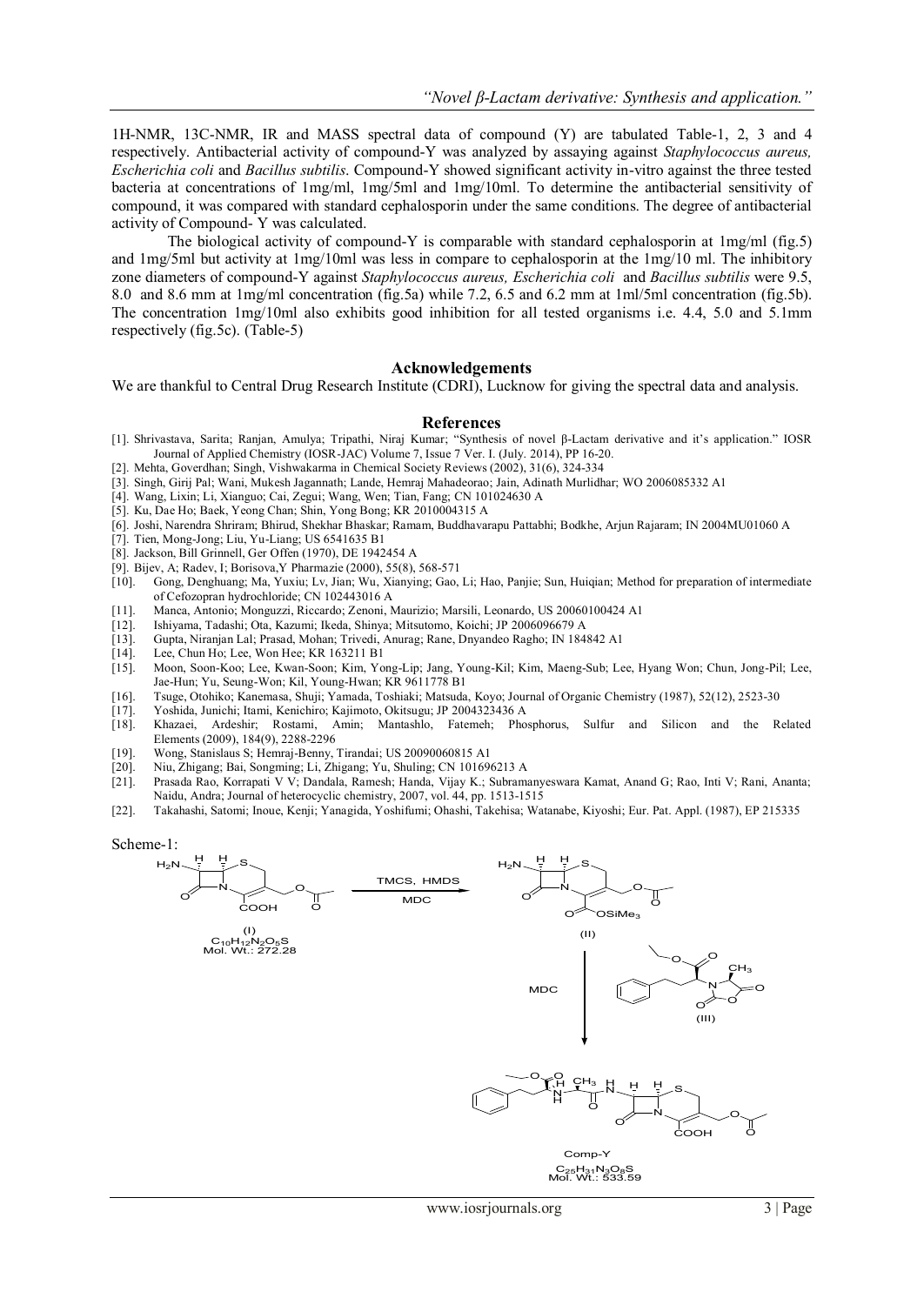## Chemical Structure:



# **Table-1:** 1H NMR: In D<sub>2</sub>O

| Chemical shift $(\delta$ ppm) | Assignments |              |  |
|-------------------------------|-------------|--------------|--|
| 1.958-1.990                   | (d, 3H)     | $H-25$       |  |
| 2.026-2.116                   | (s, 3H)     | $H-29$       |  |
| 2.195 - 2.212                 | (t, 3H)     | $H-24$       |  |
| 2.225-2.319                   | (t, 1H)     | $H-12$       |  |
| 2.331-2.421                   | (q, 2H)     | $H-14$       |  |
| 2.546-2.664                   | (q, 2H)     | $H-23$       |  |
| 3.531-3.644                   | (d, 1H)     | $H-4$        |  |
| 3.712-3.739                   | (d, 1H)     |              |  |
| 3.841-3.982                   | (q, 1H)     | $H-13$       |  |
| 4.061-4.146                   | (d, 1H)     | $H-11$       |  |
| 4.261-4.372                   | (t, 2H)     | $H-15$       |  |
| 4.721-4.795                   | (s, 2H)     | $H-27$       |  |
| $4.852 - 5.143$               | (d, 1H)     | H-6          |  |
| 5.128-5.151                   | (2d, 1H)    | H-7          |  |
| $5.221 - 5.242$               | (t, 1H)     | $H-19$       |  |
| 5.871-5.968                   | (d, 2H)     | H-17, H-21   |  |
| $6.231 - 6.264$               | (d, 2H)     | $H-18, H-20$ |  |

# **Table-2:** 13C NMR:

| Chemical shift | $(\delta$ ppm) | Carbon assignment |  |  |  |  |
|----------------|----------------|-------------------|--|--|--|--|
| 20.31          |                | $C-24$            |  |  |  |  |
| 20.52          |                | $C-29$            |  |  |  |  |
| 25.27          |                | $C-25$            |  |  |  |  |
| 57.29          |                | $C-27$            |  |  |  |  |
| 58.14          |                | $C-15$            |  |  |  |  |
| 58.68          |                | $C-4$             |  |  |  |  |
| 61.24          |                | $C-14$            |  |  |  |  |
| 61.96          |                | $C-11$            |  |  |  |  |
| 62.12          |                | $C-13$            |  |  |  |  |
| 62.26          |                | $C-6$             |  |  |  |  |
| 64.38          |                | $C-7$             |  |  |  |  |
| 115.91         |                | $C-2$             |  |  |  |  |
| 116.32         |                | $C-3$             |  |  |  |  |
| 126.39         |                | $C-19$            |  |  |  |  |
| 128.83         |                | $C-17, C-21$      |  |  |  |  |
| 131.36         |                | $C-18$ , $C-20$   |  |  |  |  |
| 161.54         |                | $C-16$            |  |  |  |  |
| 162.82         |                | $C-8$             |  |  |  |  |
| 167.78         |                | $C-26$            |  |  |  |  |
| 168.52         |                | $C-22$            |  |  |  |  |
| 169.15         |                | $C-28$            |  |  |  |  |
| 174.18         |                | $C-10$            |  |  |  |  |
| 174.18         |                | $C-8$             |  |  |  |  |

# **Table-3:** IR: Frequency Assignment:

| Functional groups    | Wave number<br>$(cm-1)$ |
|----------------------|-------------------------|
| N-H stretch of amide | 3255                    |
| C-H stretching       | 3047, 2975, 2965        |
| $C=O$ stretching     | 1794, 1755, 1723        |
| C-H bending          | 1482, 1457              |
| C-O stretching       | 1143, 1102              |